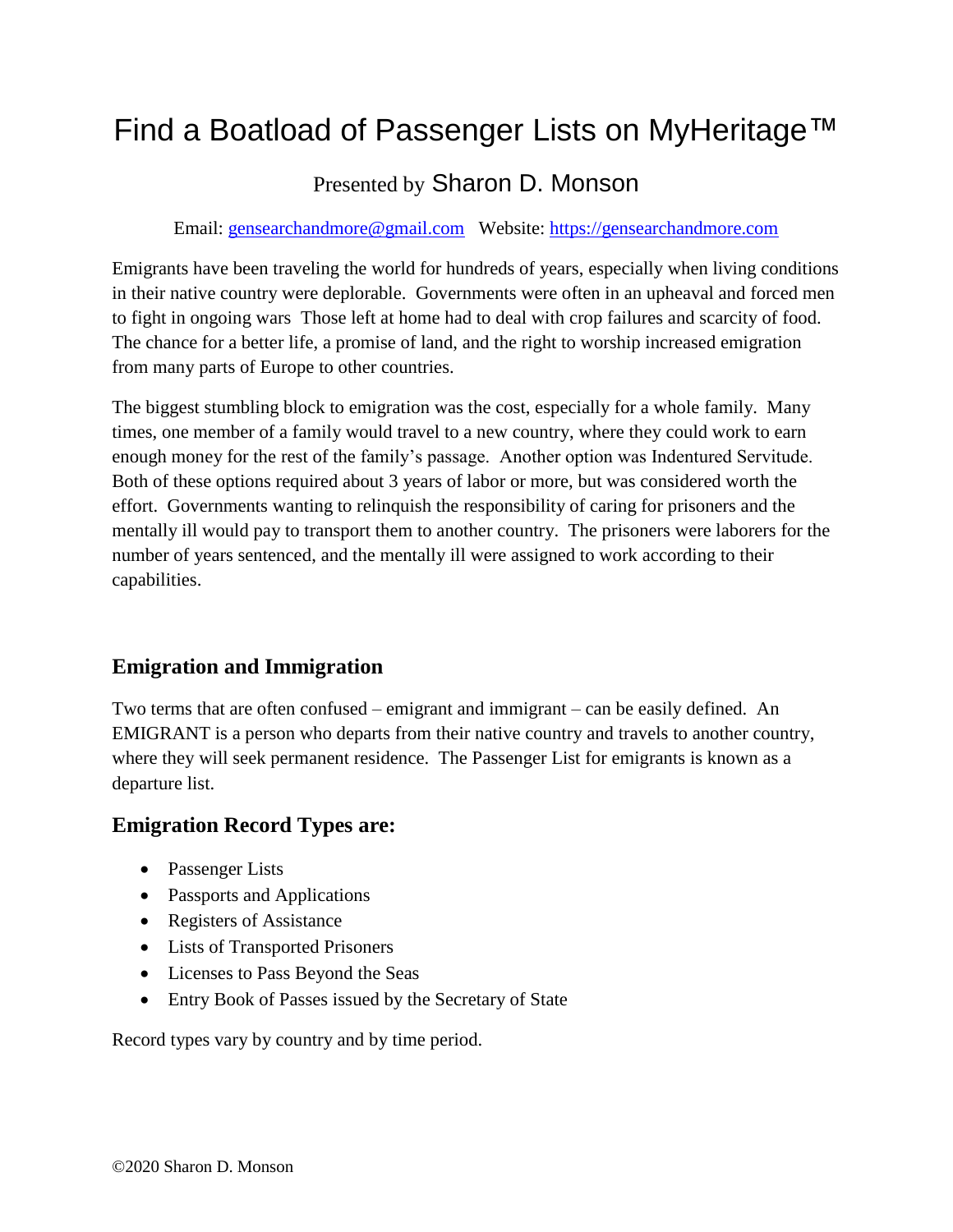An IMMIGRANT is a foreign person who arrives in a new country, where they will settle. The Passenger List for immigrants is known as an arrival list.

# **Immigration Record Types Are:**

- Passenger Lists
- Passports
- Alien Registration
- Entry Books
- Ship Registers
- Port of Arrival Manifests

Record types vary by country and by time period.

# **Major European Ports**

Alsace; Antwerp; Belfast; Bremen; Copenhagen; Dublin; Glasgow; Hamburg; LeHavre; London; Rotterdam; Sicily; Stuttgart (Württemberg)

# **Major United States of America Ports**

Baltimore, MD; Boston, MA; Charleston, SC; Castle Garden, NY; Ellis Island, NY; New Orleans, LA; Norfolk, VA; Philadelphia, PA

# **Passenger List Availability**

- Online Databases
- Libraries
- Archives
- Government Repositories

The biggest drawback to searching Passenger Lists is that they are not all in one place or format. There are book series that are indexed by nationality or for one location or time period only. Some online lists have indexes, but no images of the original passenger lists. Other online lists have images, but no indexes. Earlier lists may show the name of the ship, the captain's name, and number of passengers, but don't have the passenger's names. Not knowing the exact name spelling that is listed in the passenger list record limits search results. Ancestors may have traveled a great distance to get to a port city. Their departure location may be unknown.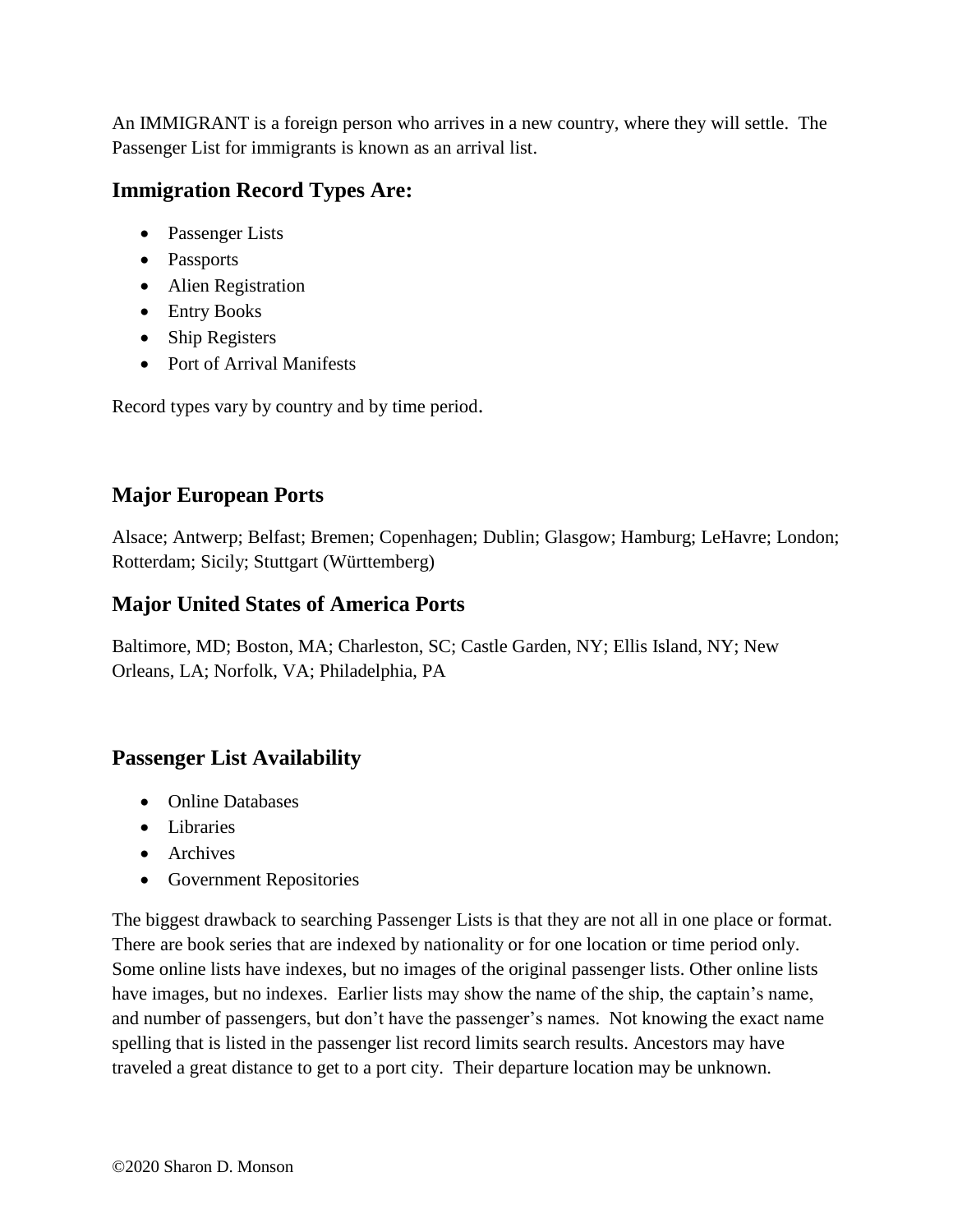## **The Value of Passenger Lists**

Even with the search issues noted, a Passenger List can become a treasure when it solves a relationship question, establishes a place of residence in a new country, shows an age that yields an approximate birthdate, identifies a previously unknown occupation, or is the only place a whole family is named in a record. The lists are viable sources of genealogical information and worth the effort it takes to find them.

# **To Search for Passenger Lists on MyHeritage**

- From the home page, click RESEARCH
- COLLECTION CATALOG
- IMMIGRATION & TRAVEL
- Refine by location
- Choose the PASSENGER LIST you want to search

List descriptions are located at the top of the Search Box, and indicate the type of records contained in the collection. When conducting broad searches, disable *Match name exactly* in the drop down from *First and middle names* and *Last name* search boxes. *View Record* in the results will contain images or other details. Passenger List searches can be refined by years.

# **Search Tips**

An Online Database is the best place to start a search for passenger lists. A broad search will yield the most results, especially when the place of departure is not known. Enter a surname of interest in the Search Box, leaving off the *First and middle names*, *Year of birth*, and *Place*. Look at the number of results for that surname. Try a variant spelling and search again. If the number of results is similar or the same, you can use what you consider to be the most accurate surname spelling in your search. Any result with that particular spelling will be at the top of the results list, and additional variant spellings will be in the results below it. Lengthy results can be narrowed by adding a *Year of birth* in the Search Box or a *Place*.

Searching for a passenger list using a full name, birth year, and place will often yield no results. In the search box, try using different name combinations –first name and surname; the middle name and surname; the first name, middle initial and surname; the first initial, middle name and surname; the first initial and surname; the middle initial and surname; both initials with a space between them, no periods after them and the surname.

After finding a person on a passenger list, search through other names on the same page, the page before and the page after. There are frequently other relatives traveling on the same ship.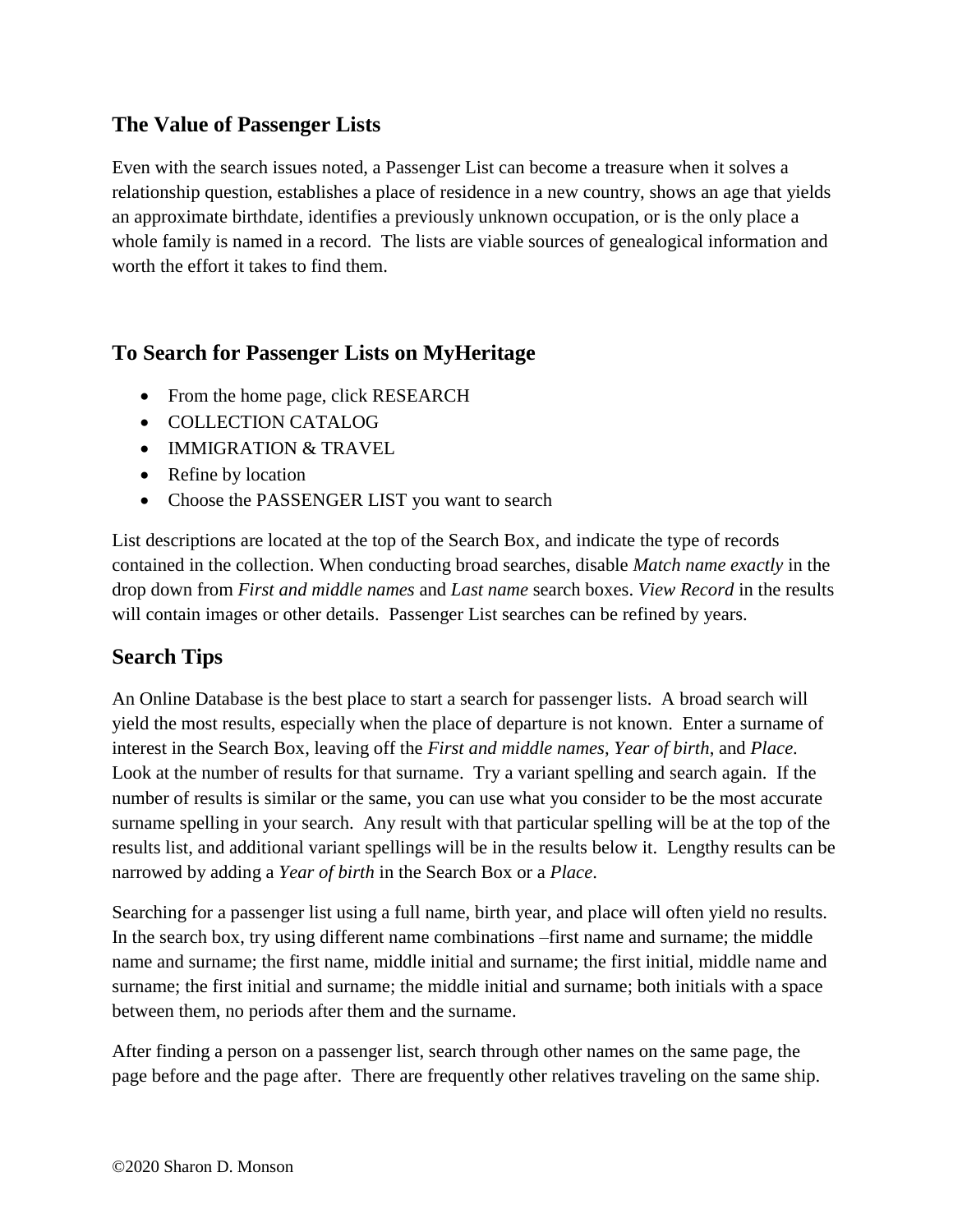# **MyHeritage Immigration & Travel Collection**

Immigration & Travel records on MyHeritage are plentiful, with easy to search features. This collection contains: Passenger Lists; Citizenship, Passport and Naturalizations; Immigration & Emigration Records; and Immigration Documents. The Passenger Lists consist of 21 collections in Europe, Oceania, and the United States of America.

## **MyHeritage Passenger Lists Collections**

#### **Europe – Two Collections**

British & Irish Passenger Lists, 1890

193,995 records

Germany, Bremen passenger Departure Lists, 1904-1914

44,312 records

#### **Oceania – Three Collections**

Australia, Inwards Unassisted Passengers to Victoria, 1852-1915

1,813,245 records

Australia, Outwards Passengers from Victoria, 1852-1915

1,753,445 records

Queensland, Australia Passenger and Crew Lists, 1852-1885

107,445 records

#### **USA –Sixteen Collections**

Atlantic and Gulf Ports, Passenger List Card Index, 1820-1870

1,023,457 records

Baltimore, Maryland Passenger List Card Index, 1820-1897

779,885 records

Baltimore, Maryland Passenger Lists, 1891-1943

1,626,159 records